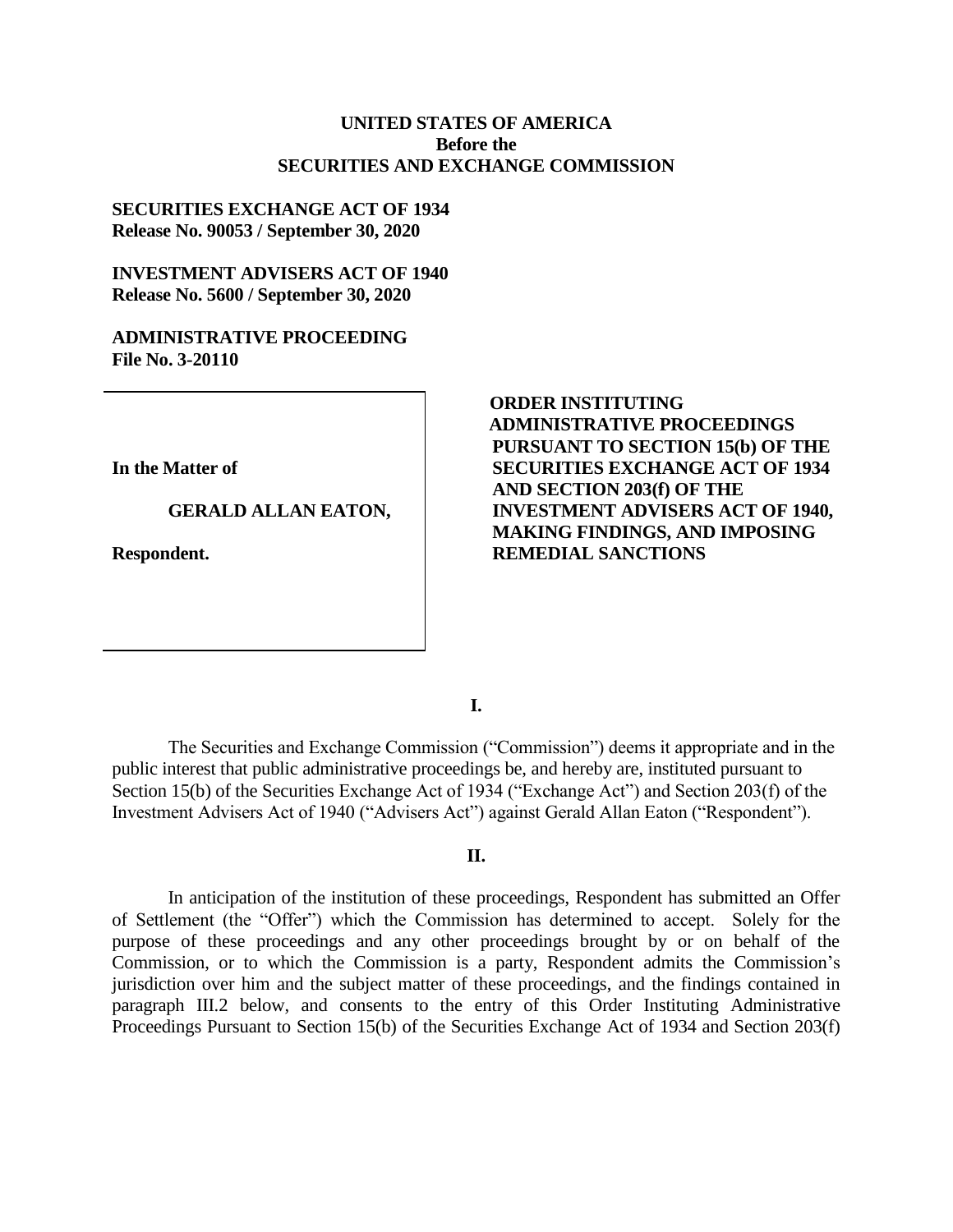of the Investment Advisers Act of 1940, Making Findings, and Imposing Remedial Sanctions ("Order"), as set forth below.

#### **III.**

On the basis of this Order and Respondent's Offer, the Commission finds that:

1. Eaton, 51 years old, is a resident of Acton, Massachusetts. From March 1995 to October 2019, Eaton was an associated person of Commonwealth Financial Network, a brokerdealer and investment adviser registered with the Commission. From June 1991 to February 1995, Eaton was an associated person of two other broker-dealers registered with the Commission. From January 1996 to October 2019, during Eaton's association with Commonwealth Financial Network, Eaton was also a certified financial planner and insurance agent doing business under the name Heritage Financial Group, a firm owned by Eaton, who was also its Chief Executive Officer.

2. On September 30, 2020, Eaton pled guilty to one count of wire fraud in violation of Title 18 United States Code, Section 1343, one count of mail fraud in violation of Title 18 United States code, Section 1341, and one count of aggravated identity theft in violation of Title 18 United States Code, Section 1028A before the United States District Court for the District of Massachusetts, in United States v. Eaton, Crim. Information No. 1:20-cr-10173-DPW (D. Mass., filed September 1, 2020) (the "Criminal Action").

- 3. In connection with that plea, Respondent admitted, inter alia, that:
	- (a) Beginning on a date unknown, but no later than in or around August 1999, and continuing through at least in or around October 2019, Eaton engaged in a scheme and artifice to obtain money and property from investment accounts and insurance policies that he controlled and managed on behalf of his clients;
	- (b) In furtherance of this scheme, Eaton converted to his own personal use more than \$3.7 million from accounts of at least fifteen clients;
	- (c) As part of his scheme, Eaton forged client signatures on checks and other documents to enable him to misappropriate their funds;
	- (d) As part of the scheme, and to avoid detection, Eaton often misappropriated funds in accounts of clients who were elderly, and/or in poor physical or mental health; and
	- (e) By this scheme and artifice to defraud, Eaton obtained more than \$3.7 million from clients. Eaton used the proceeds of his scheme to pay his personal credit card bills and his home equity line of credit, among other things.